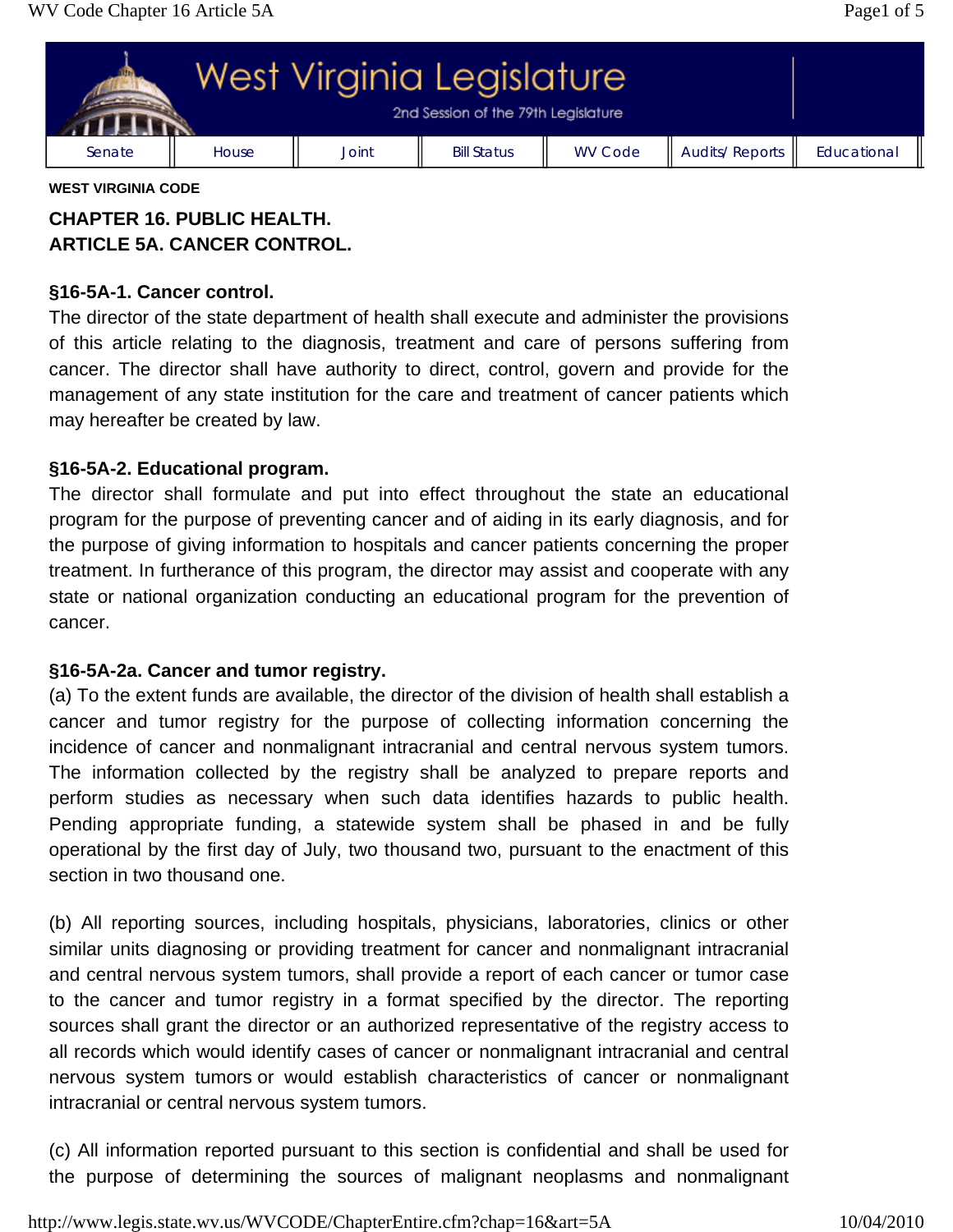intracranial and central nervous system tumors and evaluating measures designed to eliminate, alleviate or ameliorate their effect. A report provided to the cancer and tumor registry disclosing the identity of an individual who was reported as having cancer or tumors shall only be released to reporting sources and persons demonstrating a need which is essential to health related research, except that the release shall be conditioned upon the reporting source and personal identities remaining confidential. No liability of any kind or character for damages or other relief shall arise or be enforced against any reporting source by reason of having provided the information or material to the cancer and tumor registry.

(d) The director of the division of health shall appoint an advisory committee on cancer and tumors with membership consisting of representatives of appropriate agencies, including the West Virginia hospital association; the American cancer society, West Virginia division; the American lung association of West Virginia; the West Virginia medical association; the association of osteopathic medicine; the West Virginia nurses association; the Mary Babb Randolph cancer center; and, at the discretion of the director, any other individuals directly involved. The advisory committee shall provide technical guidance regarding the operation of the cancer registry and shall provide such advice and assistance as needed to carry out effective cancer prevention and control activities. The members of the advisory committee shall serve four-year terms. Vacancies shall be filled in a like manner for the unexpired term.

(e) The director shall promulgate rules related to: (1) The content and design of all forms and reports required by this section; (2) the procedures for disclosure of information gathered by the cancer and tumor registry by monitoring and evaluating health data and from completed risk assessments; and (3) any other matter necessary to the administration of this section.

#### **§16-5A-3. Establishment of clinics.**

The director shall have authority to prescribe standard minimum requirements for the organization, equipment and conduct of cancer units or clinics in general hospitals of the state. The director shall establish and maintain, or aid in the establishment and maintenance of, a sufficient number of cancer diagnostic and treatment clinics meeting such requirements, so located that they are within reasonable traveling distance of any citizen of the state in need of treatment. In the establishment and operation of such clinics and in the fixing of such minimum requirements, the director shall consult and cooperate with the West Virginia state medical association.

In order to determine the progress of the disease and the success of the treatment being used, the director shall insofar as practicable provide a method for following up each case and bringing the patient back to the clinic at frequent intervals.

#### **§16-5A-4. Tissue diagnostic service.**

The director shall furnish, within the limits of available funds, free tissue diagnostic service to all needy patients. In providing this service the director may use either the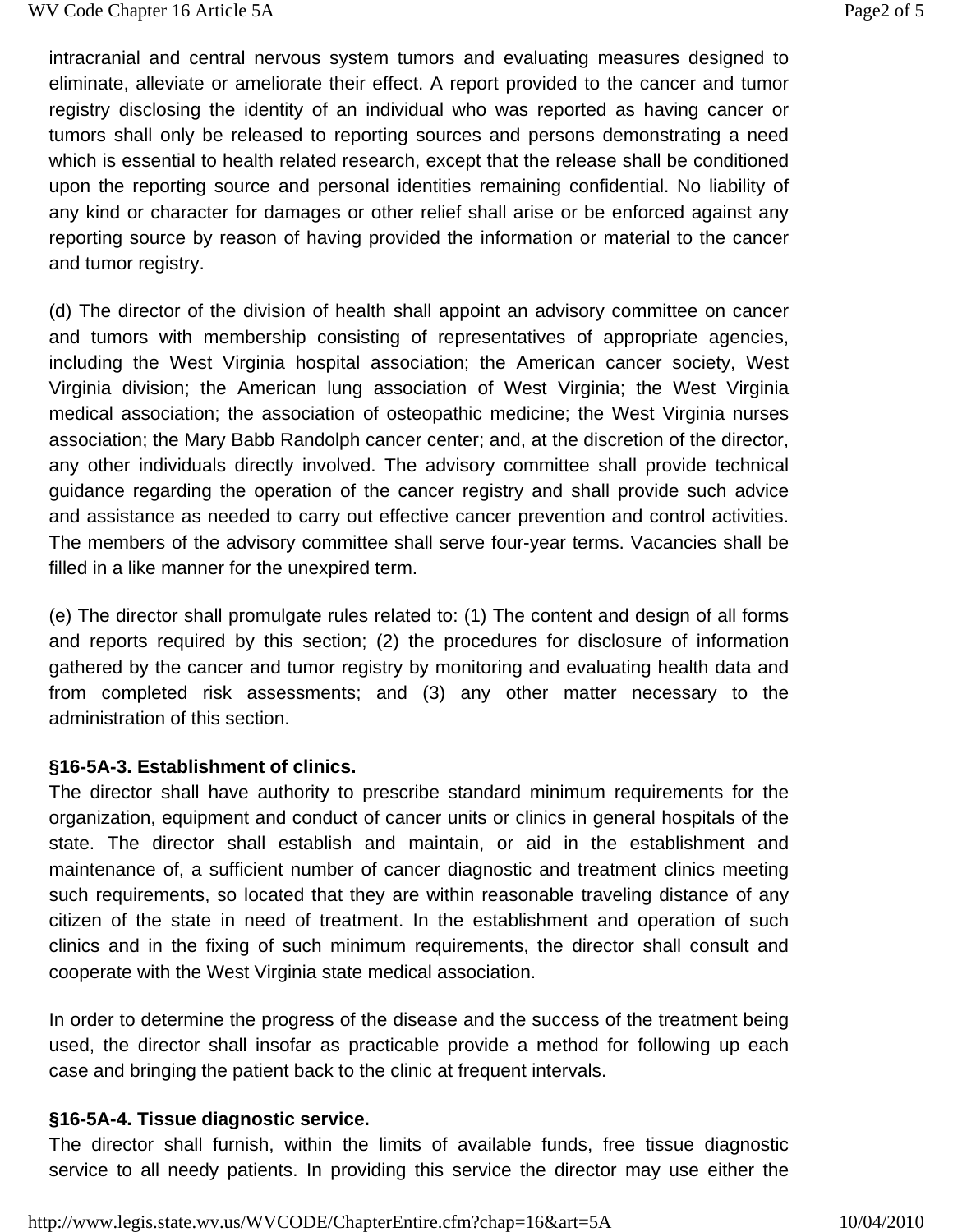state- owned laboratory in the department of health, or privately owned laboratories approved by the department.

## **§16-5A-5. Care of needy patients.**

The board of health shall prescribe rules and regulations specifying to what extent and on what terms and conditions needy cancer patients may receive financial aid for the diagnosis and treatment of cancer in any approved hospital in this state. The director is authorized to furnish aid, within the limits of available funds, to such patients and shall have the power to administer such aid in any manner which in his judgment will afford the greatest benefit to cancer patients throughout the state.

In determining whether a particular patient is entitled to such assistance the director may call upon the department of welfare for such investigation as may be required. In order to receive such aid, however, the patient need not qualify for public assistance as administered by the department of welfare.

## **§16-5A-6.**

Repealed.

Acts, 1997 Reg. Sess., Ch. 61.

**§16-5A-7.** Repealed.

Acts, 1997 Reg. Sess., Ch. 61.

**§16-5A-8.**

Repealed.

Acts, 1997 Reg. Sess., Ch. 61.

#### **§16-5A-9.**

Repealed.

Acts, 1997 Reg. Sess., Ch. 61.

## **§16-5A-9a. Laetrile use; informed consent.**

A hospital or other health care facility may not interfere with the physician-patient relationship by restricting or forbidding the intravenous use of amygdalin (laetrile) as certified in accordance with section sixteen-a, article five, chapter thirty of this code, as an adjunct to recognized, customary or accepted modes of therapy in the treatment of any malignancy for terminally ill cancer patients when it is prescribed or administered by a physician holding an unlimited license for the practice of medicine in the state of West Virginia and the patient has signed the "written informed request" therefor as set forth in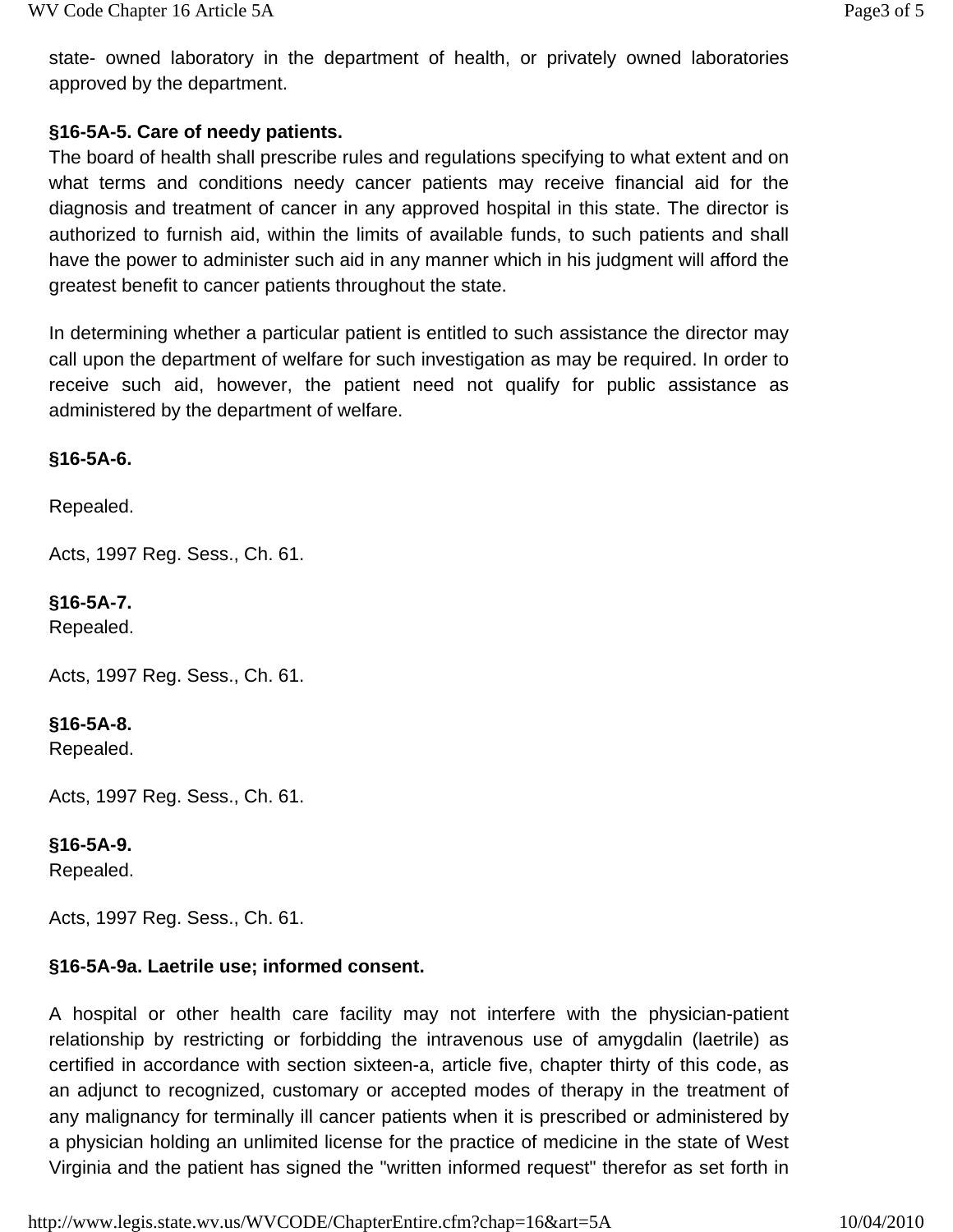this section: **Provided,** That a parent or guardian may sign the "written informed request" on a minor's behalf.

In the event that no recognized, customary or accepted mode of therapy is available for the treatment of any malignancy for a terminally ill cancer patient, the physician may prescribe or administer intravenous amygdalin (laetrile), as certified in accordance with section sixteen-a, article five, chapter thirty of this code, as the sole mode of therapy, providing further that said patient executed the "written informed request" as set forth in this section.

Any physician, hospital or other health care facility participating in any act permitted or required by this section is immune from any civil or criminal liability that otherwise might result by reason of such actions. A physician may not be subjected to disciplinary action by the state board of medicine of West Virginia for prescribing or administering intravenous amygdalin (laetrile), in compliance with the provisions of this section.

Nothing in this section shall be construed as constituting an endorsement of amygdalin (laetrile), as certified in accordance with section sixteen-a, article five, chapter thirty of this code, for the treatment of any malignancy, disease, illness or physical condition.

The "written informed request" referred to in this section shall be on a form prepared by and obtained from the state department of health and shall be in substance as follows:

|      |                          | "WRITTEN INFORMED REQUEST" FOR PRESCRIPTION OF<br>INTRAVENOUS AMYGDALIN (LAETRILE) FOR |    |                                                                               |            |
|------|--------------------------|----------------------------------------------------------------------------------------|----|-------------------------------------------------------------------------------|------------|
|      | <b>MEDICAL TREATMENT</b> |                                                                                        |    |                                                                               |            |
|      |                          |                                                                                        |    |                                                                               |            |
|      |                          |                                                                                        |    |                                                                               |            |
|      |                          |                                                                                        |    |                                                                               |            |
| Name | and                      | address                                                                                | of | prescribing                                                                   | physician: |
|      |                          |                                                                                        |    | Nature of malignancy diagnosed for medical treatment by amygdalin (laetrile): |            |

My physician has explained to me:

(a) That the manufacture and distribution of amygdalin (laetrile) has not been approved

http://www.legis.state.wv.us/WVCODE/ChapterEntire.cfm?chap=16&art=5A 10/04/2010

\_\_\_\_\_\_\_\_\_\_\_\_\_\_\_\_\_\_\_\_\_\_\_\_\_\_\_\_\_\_\_\_\_\_\_\_\_\_\_\_\_\_\_\_\_\_\_\_\_\_\_\_\_\_\_\_\_\_\_\_

\_\_\_\_\_\_\_\_\_\_\_\_\_\_\_\_\_\_\_\_\_\_\_\_\_\_\_\_\_\_\_\_\_\_\_\_\_\_\_\_\_\_\_\_\_\_\_\_\_\_\_\_\_\_\_\_\_\_\_\_

\_\_\_\_\_\_\_\_\_\_\_\_\_\_\_\_\_\_\_\_\_\_\_\_\_\_\_\_\_\_\_\_\_\_\_\_\_\_\_\_\_\_\_\_\_\_\_\_\_\_\_\_\_\_\_\_\_\_\_\_